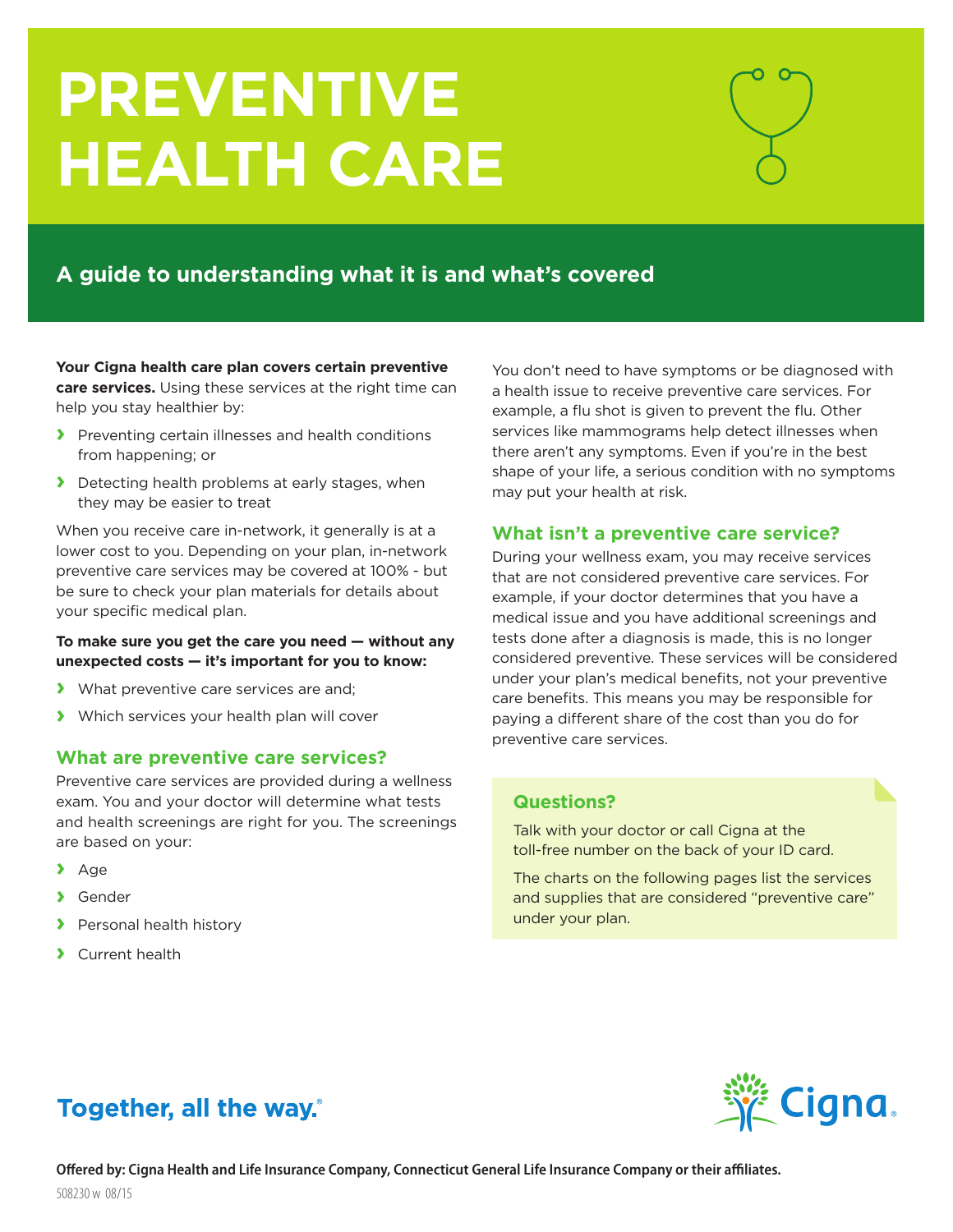# **Wellness exams**

| <b>SERVICE</b>                                                                                                                                                                                                                                               |              | GROUP   AGE, FREQUENCY                                                                                                                                                                                                                  |
|--------------------------------------------------------------------------------------------------------------------------------------------------------------------------------------------------------------------------------------------------------------|--------------|-----------------------------------------------------------------------------------------------------------------------------------------------------------------------------------------------------------------------------------------|
| Well-baby/well-child/well-person exams, including annual<br>well-woman exam (includes height, weight, head circumference, BMI, blood<br>pressure, history, anticipatory guidance, education regarding risk reduction,<br>psychosocial/behavioral assessment) | <b>. .</b> . | - Birth, 1, 2, 4, 6, 9, 12, 15, 18, 24 and 30 months<br>- Additional visit at 2-4 days for infants discharged less than 48 hours after delivery<br>- Ages 3 to 21 once a year<br>- Ages 22 and older periodic visits, as doctor advises |

# **The following routine immunizations are currently designated preventive services**

| <b>SERVICE</b>                                                                           | <b>SERVICE</b>           |
|------------------------------------------------------------------------------------------|--------------------------|
| Diphtheria, Tetanus Toxoids and Acellular Pertussis (DTaP, Tdap, Td)                     | Meningococcal (MCV)      |
| Haemophilus influenzae type b conjugate (Hib)                                            | Pneumococcal (pneumonia) |
| Hepatitis A (HepA)                                                                       | Poliovirus (IPV)         |
| Hepatitis B (HepB)                                                                       | Rotavirus (RV)           |
| Human papillomavirus (HPV)<br>(age and gender criteria apply depending on vaccine brand) | Varicella (chickenpox)   |
| Influenza vaccine                                                                        | Zoster (shingles)        |
| Measles, mumps and rubella (MMR)                                                         |                          |

You may view the immunization schedules on the CDC website: **cdc.gov/vaccines/schedules/**.

# **Health screenings and interventions**

| <b>SERVICE</b>                                                                                | <b>GROUP</b> | <b>AGE, FREQUENCY</b>                                                                                                                                                                                                                                                                                                                                                                                                     |
|-----------------------------------------------------------------------------------------------|--------------|---------------------------------------------------------------------------------------------------------------------------------------------------------------------------------------------------------------------------------------------------------------------------------------------------------------------------------------------------------------------------------------------------------------------------|
| Alcohol misuse screening                                                                      |              | All adults; adolescents age 11-21                                                                                                                                                                                                                                                                                                                                                                                         |
| Anemia screening                                                                              |              | Pregnant women                                                                                                                                                                                                                                                                                                                                                                                                            |
| Aspirin to prevent cardiovascular disease;<br>or to reduce risk for preeclampsia <sup>1</sup> |              | Men ages 45-79; women ages 55-79;<br>Pregnant women at risk for preeclampsia (coverage available 9/1/15)                                                                                                                                                                                                                                                                                                                  |
| Autism screening                                                                              |              | 18, 24 months                                                                                                                                                                                                                                                                                                                                                                                                             |
| Bacteriuria screening                                                                         |              | Pregnant women                                                                                                                                                                                                                                                                                                                                                                                                            |
| Breast cancer screening (mammogram)                                                           |              | Women ages 40 and older, every 1-2 years                                                                                                                                                                                                                                                                                                                                                                                  |
| Breast-feeding support/counseling, supplies <sup>2</sup>                                      |              | During pregnancy and after birth                                                                                                                                                                                                                                                                                                                                                                                          |
| Cervical cancer screening (Pap test)<br>HPV DNA test with Pap test                            |              | Women ages 21-65, every 3 years<br>Women ages 30-65, every 5 years                                                                                                                                                                                                                                                                                                                                                        |
| Chlamydia screening                                                                           |              | Sexually active women ages 24 and under and older women at risk                                                                                                                                                                                                                                                                                                                                                           |
| Cholesterol/lipid disorders screening                                                         |              | - Screening of children and adolescents ages 9-11 years and 18-21 years; children and<br>adolescents with risk factors ages 2-8 and 12-16 years<br>- All men ages 35 and older, or ages 20-35 if risk factors<br>- All women ages 45 and older, or ages 20-45 if risk factors                                                                                                                                             |
| Colon cancer screening                                                                        |              | The following tests will be covered for colorectal cancer<br>screening, ages 50 and older:<br>- Fecal occult blood test (FOBT) or fecal immunochemical test (FIT) annually<br>- Flexible sigmoidoscopy every 5 years<br>- Double-contrast barium enema (DCBE) every 5 years<br>- Colonoscopy every 10 years<br>- Computed tomographic colonography (CTC)/virtual colonoscopy every 5 years -<br>Requires precertification |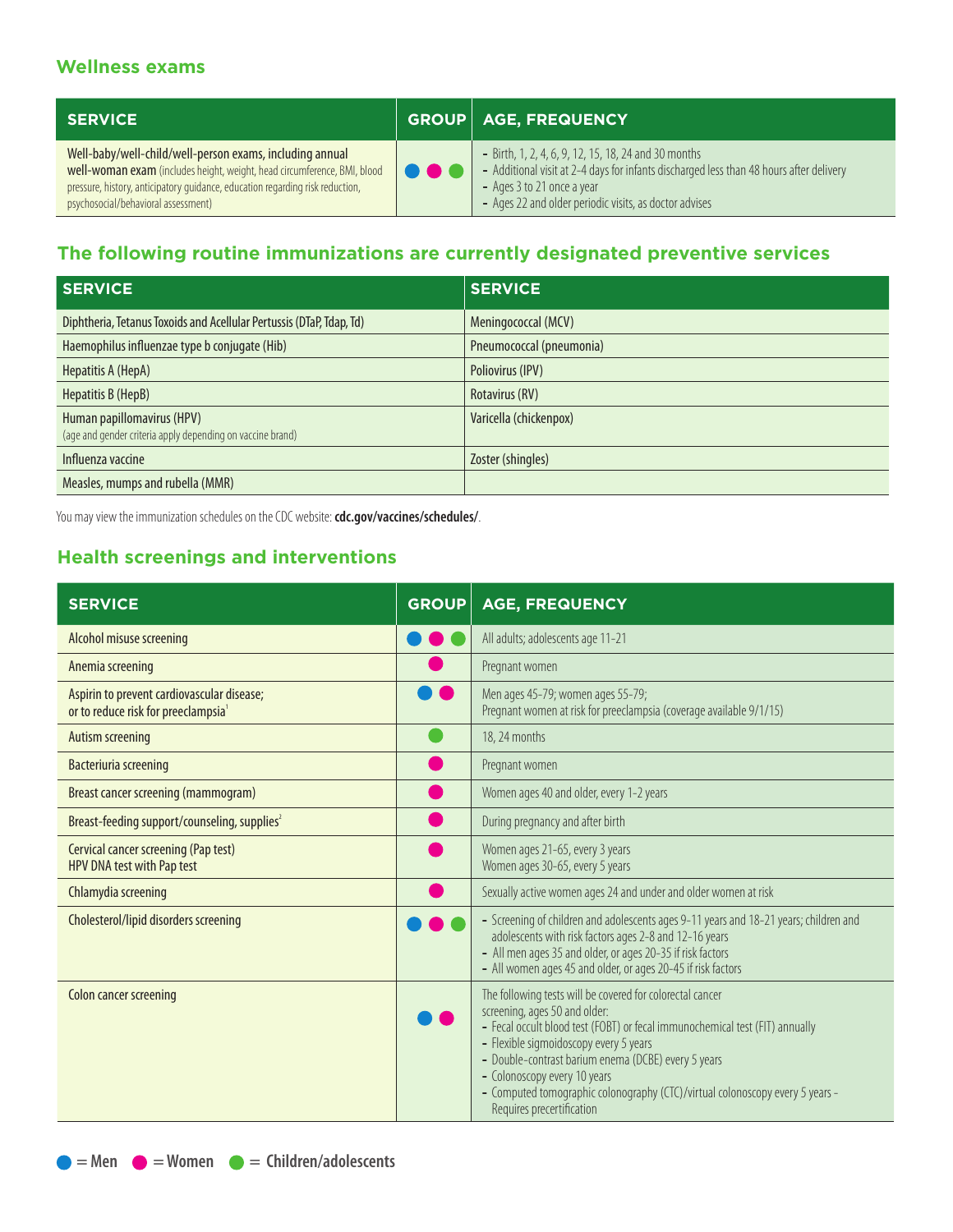# **Health screenings and interventions**

| <b>SERVICE</b>                                                                                                                                                                                       | <b>GROUP</b> | <b>AGE, FREQUENCY</b>                                                                                                                                                                                                                                       |
|------------------------------------------------------------------------------------------------------------------------------------------------------------------------------------------------------|--------------|-------------------------------------------------------------------------------------------------------------------------------------------------------------------------------------------------------------------------------------------------------------|
| Congenital hypothyroidism screening                                                                                                                                                                  |              | Newborns                                                                                                                                                                                                                                                    |
| Critical congenital heart disease screening                                                                                                                                                          |              | Newborns before discharge from hospital                                                                                                                                                                                                                     |
| Contraception counseling/education.<br>Contraceptive products and services <sup>1,3,4</sup>                                                                                                          |              | Women with reproductive capacity                                                                                                                                                                                                                            |
| Depression screening                                                                                                                                                                                 |              | Ages 11-21, All adults                                                                                                                                                                                                                                      |
| Developmental screening                                                                                                                                                                              |              | 9, 18, 30 months                                                                                                                                                                                                                                            |
| Developmental surveillance                                                                                                                                                                           |              | Newborn 1, 2, 4, 6, 12, 15, 24 months. At each visit ages 3 to 21                                                                                                                                                                                           |
| <b>Diabetes screening</b>                                                                                                                                                                            |              | Adults with sustained blood pressure greater than 135/80                                                                                                                                                                                                    |
| Discussion about potential benefits/risk<br>of breast cancer preventive medication <sup>1</sup>                                                                                                      |              | Women at risk                                                                                                                                                                                                                                               |
| Dental caries prevention<br>Evaluate water source for sufficient fluoride; if deficient prescribe oral fluoride <sup>1</sup><br>Application of fluoride varnish to primary teeth at time of eruption |              | Children older than 6 months                                                                                                                                                                                                                                |
| (in primary care setting)                                                                                                                                                                            |              | Children through age 6 years                                                                                                                                                                                                                                |
| Domestic and interpersonal violence screening                                                                                                                                                        |              | All women                                                                                                                                                                                                                                                   |
| Fall prevention in older adults (physical therapy, vitamin D<br>supplementation <sup>1</sup> )                                                                                                       |              | Community-dwelling adults ages 65 and older with risk factors                                                                                                                                                                                               |
| Folic acid supplementation <sup>1</sup>                                                                                                                                                              |              | Women planning or capable of pregnancy                                                                                                                                                                                                                      |
| Genetic counseling/evaluation and BRCA1/BRCA2 testing                                                                                                                                                |              | Women at risk<br>- Genetic counseling must be provided by an independent board-certified genetic specialist<br>prior to BRCA1/BRCA2 genetic testing<br>- BRCA1/BRCA2 testing requires precertification                                                      |
| <b>Gestational diabetes screening</b>                                                                                                                                                                |              | Pregnant women                                                                                                                                                                                                                                              |
| Gonorrhea screening                                                                                                                                                                                  |              | Sexually active women age 24 years and younger and older women at risk                                                                                                                                                                                      |
| Hearing screening (not complete hearing examination)                                                                                                                                                 |              | All newborns by 1 month. Ages 4, 5, 6, 8, and 10 or as doctor advises                                                                                                                                                                                       |
| Healthy diet and physical activity counseling                                                                                                                                                        |              | Ages 6 and older - to promote improvement in weight status; Overweight or obese adults<br>with risk factors for cardiovascular disease                                                                                                                      |
| Hemoglobin or hematocrit                                                                                                                                                                             |              | 12 months                                                                                                                                                                                                                                                   |
| <b>Hepatitis B screening</b>                                                                                                                                                                         |              | Pregnant women; adolescents and adults at risk                                                                                                                                                                                                              |
| <b>Hepatitis C screening</b>                                                                                                                                                                         |              | Adults at risk; one-time screening for adults born between 1945 and 1965                                                                                                                                                                                    |
| HIV screening and counseling                                                                                                                                                                         |              | Pregnant women; adolescents and adults 15 to 65 years; younger adolescents and older<br>adults at risk; sexually active women, annually                                                                                                                     |
| Iron supplementation <sup>1</sup>                                                                                                                                                                    |              | 6-12 months for children at risk                                                                                                                                                                                                                            |
| Lead screening                                                                                                                                                                                       |              | 12, 24 months                                                                                                                                                                                                                                               |
| Lung cancer screening (low-dose computed tomography)                                                                                                                                                 |              | Adults ages 55 to 80 with 30 pack-year smoking history, and currently smoke, or have quit<br>within the past 15 years. Computed tomography requires precertification. (coverage effective<br>upon your plan's start or anniversary date on or after 1/1/15) |
| Metabolic/hemoglobinopathies (according to state law)                                                                                                                                                |              | Newborns                                                                                                                                                                                                                                                    |
| Obesity screening/counseling                                                                                                                                                                         |              | Ages 6 and older, all adults                                                                                                                                                                                                                                |
| Oral health evaluation/assess for dental referral                                                                                                                                                    |              | 12, 18, 24, 30 months. Ages 3 and 6                                                                                                                                                                                                                         |